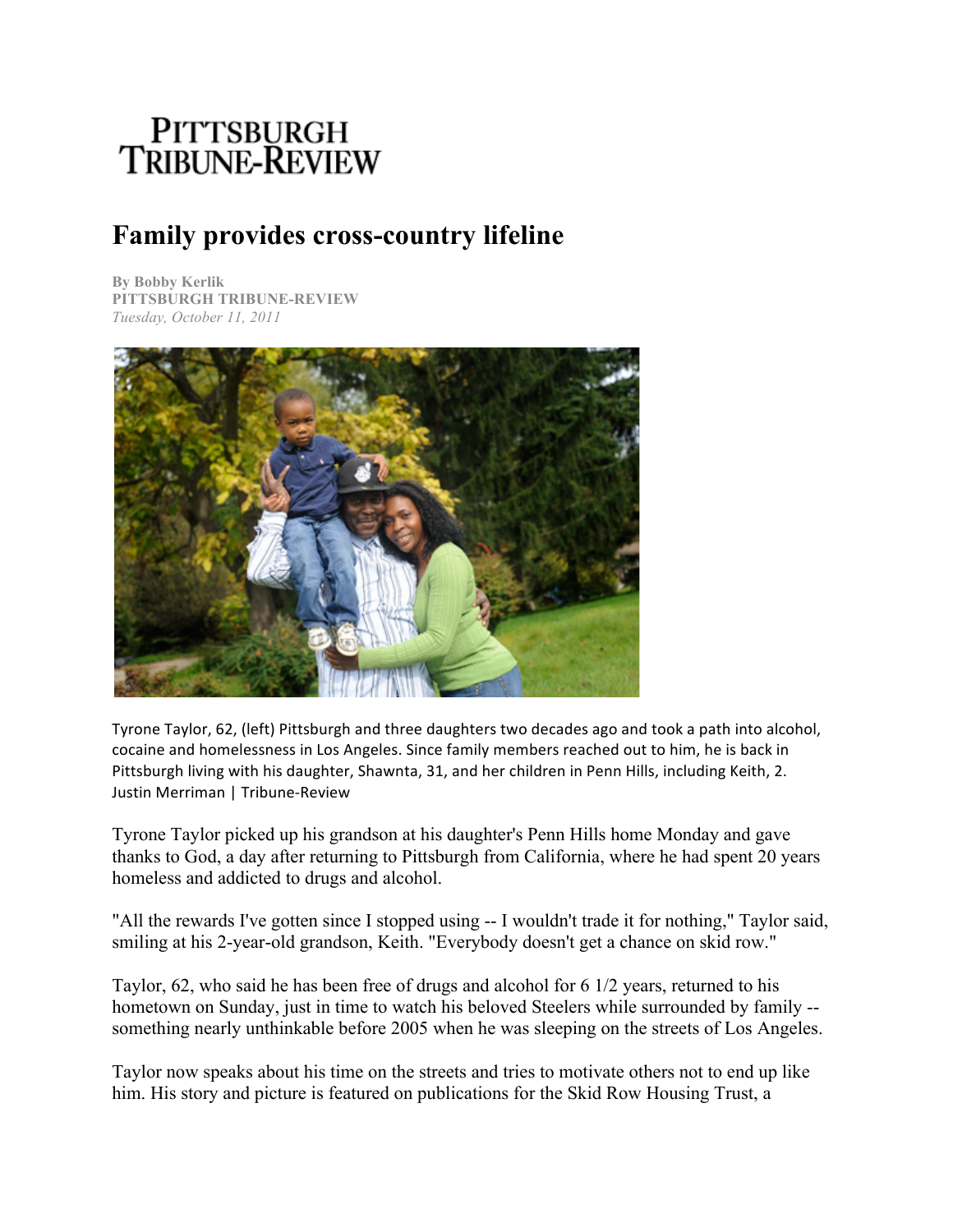nonprofit in Los Angeles that builds and runs housing facilities for the homeless and treats people with drug and alcohol addictions.

"For me, it was a fork in the road and making the decision, 'Do I want to live or die?' " Taylor said. "I seen a lot of people die, and I didn't want to die that way."

Molly Rysman, director of external affairs for Skid Row Housing Trust, said Taylor has spoken to a variety of audiences, including investors like Fannie Mae and Skid Row's 20th anniversary celebration. The organization is funded through public and private funds, she said.

"I saw Tyrone a couple of weeks ago before he left. We certainly hope to stay in touch," Rysman said. "The goal of (Skid Row Housing Trust) is to end (each person's) period of homelessness. For some, that may mean a few years; for others, the rest of their lives. It's fantastic Tyrone has family he's able to reunite with."

Taylor grew up in Homewood and attended Westinghouse High School but didn't finish. His mother died when he was 4, and he was raised by his grandfather, O.T. Tillman, who was a pastor at a Lawrenceville church.

He went to work in the mills before he was laid off in 1983 or 1984 -- he wasn't sure which. He couldn't find work in Pittsburgh, so he moved to Las Vegas, leaving behind his three daughters. He became a casino dealer.

He found drinking in Las Vegas, then moved to Los Angeles when someone told him he could live for free on public assistance. Soon, he was caught up in addiction and living on the streets.

"I just gave up. I was caught up in, 'Poor me, poor me, nobody cares,' " Taylor said.

In late 2004, his brother, Allen Taylor, found him on the street in tattered clothes and pushing a shopping cart.

"He saw he wasn't having an impression on me so he contacted my daughter," Taylor said. "She found me on Valentine's Day 2005."

Shawnta Taylor found her dad on skid row, and he said his life changed forever.

"I hadn't seen him for years. I knew he was out there. I wanted to make an attempt to reach out to him," said Shawnta Taylor, 31, who has three children. "He's my dad. I wanted to let him know I still loved him and that he had family and grandkids. I hadn't seen him since I was 8 years old."

Taylor spent two more months on the street before checking himself into a Salvation Army treatment facility in April 2005. He called his daughter after he was in a halfway house and sober. He saved some money and was able to send her some as a payback, he said.

Taylor is now eligible for Social Security and receives a railroad pension. He said he's retired but plans to work odd jobs, attend local addiction support groups and continue to share his story.